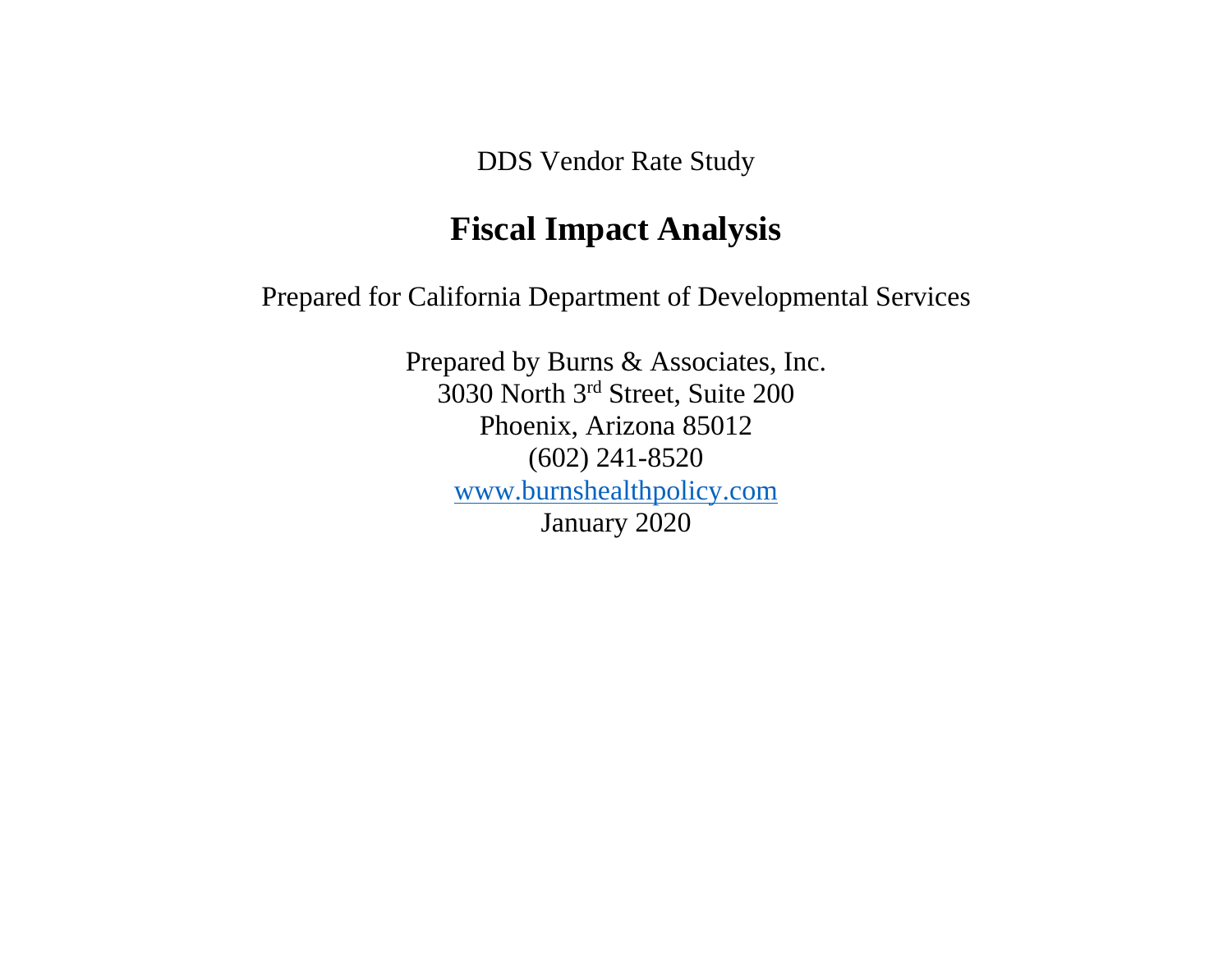## **Roll-up Totals and Adjustments**

| <b>Description</b>                                                 | <b>Actual Spend</b><br>FY2016-17 | <b>Estimated</b><br><b>Spend at New</b><br><b>Rates</b> | \$ Increase/<br>(Decrease) | % Increase/<br>(Decrease) |
|--------------------------------------------------------------------|----------------------------------|---------------------------------------------------------|----------------------------|---------------------------|
| Grand Total FY2016-17 POS                                          | \$5,041,423,233                  |                                                         |                            |                           |
| Out of Scope Services                                              | $(\$406,949,977)$                |                                                         |                            |                           |
| In Scope Services - Rates Not Set (including SSI Payments to CCFs) | $(\$139,495,285)$                |                                                         |                            |                           |
| <b>In-Scope Services - Rates Set</b>                               | \$4,494,977,971                  | \$6,278,392,689                                         | \$1,783,414,718            | 39.7%                     |
| <b>Adjustments</b>                                                 |                                  |                                                         |                            |                           |
| Rate Adjustments for Minimum Wage Since FY2016-17                  |                                  |                                                         | $(\$259,633,592)$          |                           |
| Marginal Cost of Caseload/ Utilization Growth Since FY2016-17      |                                  |                                                         | \$287,949,762              |                           |
| <b>Estimated Fiscal Impact of Recommended Rates</b>                |                                  |                                                         | \$1,811,730,888            | 40.3%                     |

## **Personal Supports and Training Services**

| <b>Service</b>                                                    | <b>Actual Spend</b><br>FY2016-17 | <b>Estimated</b><br><b>Spend at New</b><br>Rates | \$ Increase/<br>(Decrease) | % Increase/<br>(Decrease) |
|-------------------------------------------------------------------|----------------------------------|--------------------------------------------------|----------------------------|---------------------------|
| 025 - Tutor Services                                              | \$576,929                        | \$860,028                                        | \$283,099                  | 49.1%                     |
| 055 - Community Integration Training Program (In-Home /Community) | \$29,727,681                     | \$39,472,506                                     | \$9,744,826                | 32.8%                     |
| 062 - Personal Assistance                                         | \$145,724,312                    | \$220,030,382                                    | \$74,306,070               | 51.0%                     |
| 063 - Community Activities Support Services (In-Home/Community)   | \$4,744,549                      | \$7,806,622                                      | \$3,062,074                | 64.5%                     |
| 073 - Parent Coordinator Supported Living Prog                    | \$418,163                        | \$420,459                                        | \$2,296                    | $0.5\%$                   |
| 093 - Parent-Coordinated Personal Assist Service                  | \$6,206,000                      | \$8,971,617                                      | \$2,765,616                | 44.6%                     |
| 108 - Parenting Support Services                                  | \$11,312,135                     | \$14,278,802                                     | \$2,966,667                | 26.2%                     |
| 111 - Program Support Group-Other Services                        | \$10,721,299                     | \$15,476,100                                     | \$4,754,801                | 44.3%                     |
| 420 - Voucher Respite                                             | \$787,906                        | \$1,039,370                                      | \$251,463                  | 31.9%                     |
| 465 - Participant-Directed Respite Services                       | \$15,868,751                     | \$21,696,419                                     | \$5,827,668                | 36.7%                     |
| 520 - Independent Living Program                                  | \$112,892,421                    | \$123,494,061                                    | \$10,601,639               | 9.4%                      |
| 635 - Independent Living Specialist                               | \$2,134,301                      | \$2,408,092                                      | \$273,791                  | 12.8%                     |
| 645 - Mobility Training Services Agency                           | \$305,215                        | \$517,230                                        | \$212,015                  | 69.5%                     |
| 650 - Mobility Training Services Specialist                       | \$59,925                         | \$102,371                                        | \$42,446                   | 70.8%                     |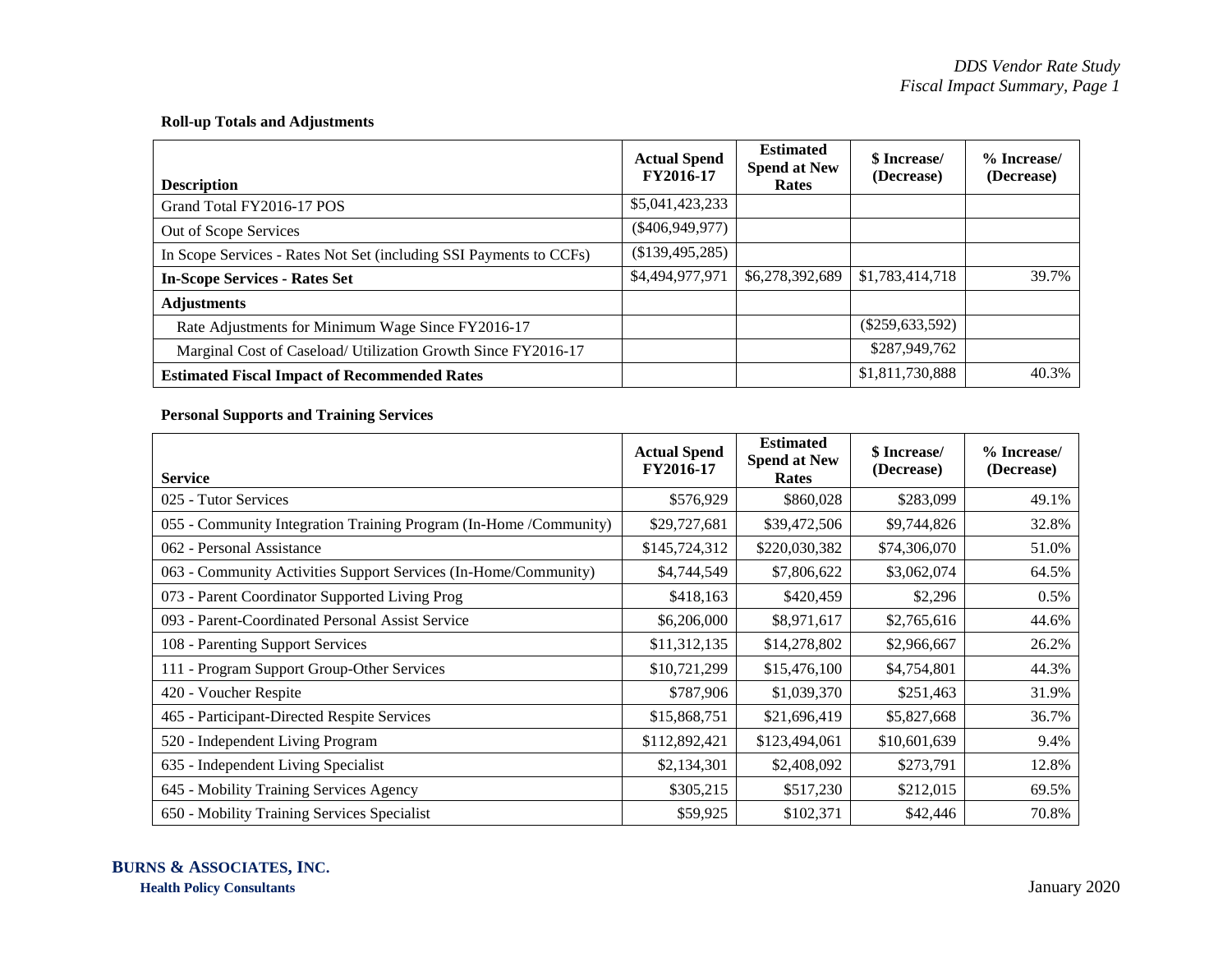| <b>Service</b>                                        | <b>Actual Spend</b><br>FY2016-17 | <b>Estimated</b><br><b>Spend at New</b><br>Rates | \$ Increase/<br>(Decrease) | % Increase/<br>(Decrease) |
|-------------------------------------------------------|----------------------------------|--------------------------------------------------|----------------------------|---------------------------|
| $680 - Tutor$                                         | \$584,009                        | \$616,251                                        | \$32,242                   | 5.5%                      |
| 860 - Homemaker Services                              | \$14,858,643                     | \$21,259,377                                     | \$6,400,733                | 43.1%                     |
| 862 - In-Home Respite Services - Agency               | \$108,538,582                    | \$142,691,800                                    | \$34,153,218               | 31.5%                     |
| 862 - In-Home Respite Services - Employer of Record   | \$183,860,615                    | \$188,475,335                                    | \$4,614,720                | 2.5%                      |
| 864 - In-Home Respite Worker                          | \$5,483                          | \$6,905                                          | \$1,422                    | 25.9%                     |
| 896 - Supported Living Services                       | \$606,692,661                    | \$851,337,353                                    | \$244,644,692              | 40.3%                     |
| <b>Personal Supports and Training Services Totals</b> | \$1,256,019,580                  | \$1,660,961,079                                  | \$404,941,499              | 32.2%                     |

## **Residential Services**

|                                                                 | <b>Actual Spend</b> | <b>Estimated</b><br><b>Spend at New</b> | \$ Increase/  | % Increase/ |
|-----------------------------------------------------------------|---------------------|-----------------------------------------|---------------|-------------|
| <b>Service</b>                                                  | FY2016-17           | <b>Rates</b>                            | (Decrease)    | (Decrease)  |
| 109 - Program Support Group-Residential                         | \$57,708,801        | \$108,824,939                           | \$51,116,138  | 88.6%       |
| 113 - DSS Licensed-Spec Residential Facility (ARFPSHN Services) | \$41,732,326        |                                         |               |             |
| 113 - DSS Licensed-Spec Residential Facility (SRF Services)     | \$326,673,756       | \$353,872,842                           | \$27,199,086  | 8.3%        |
| 896 - Supported Living Services (Community)                     | \$6,565,075         | \$9,317,070                             | \$2,751,995   | 41.9%       |
| 899 - Community Crisis Home Transitional Costs                  | \$0                 |                                         |               |             |
| 900 - Enhanced Behavioral Supports Home Facility Component      | \$49,382            |                                         |               |             |
| 901 - Enhanced Behavioral Supports Home                         | \$0                 |                                         |               |             |
| 902 - Community Crisis Home Facility Component                  | \$0                 |                                         |               |             |
| 903 - Community Crisis Home                                     | \$0                 |                                         |               |             |
| 904 - Family Home Agency                                        | \$66,747,273        | \$80,405,514                            | \$13,658,241  | 20.5%       |
| 905 - Residential Facility Serving Adults-Owner Operated        | \$44,148,374        | \$80,502,946                            | \$36,354,572  | 82.3%       |
| 910 - Residential Facility Serving Children-Owner Operated      | \$7,271,405         | \$11,708,187                            | \$4,436,782   | 61.0%       |
| 915 - Residential Facility Serving Adults-Staff Operated        | \$732,510,663       | \$1,390,425,873                         | \$657,915,210 | 89.8%       |
| 920 - Residential Facility Serving Children-Staff Operated      | \$35,945,080        | \$66,956,907                            | \$31,011,828  | 86.3%       |
| <b>Residential Services Totals</b>                              | \$1,319,352,135     | \$2,102,014,278                         | \$824,443,851 | 59.3%       |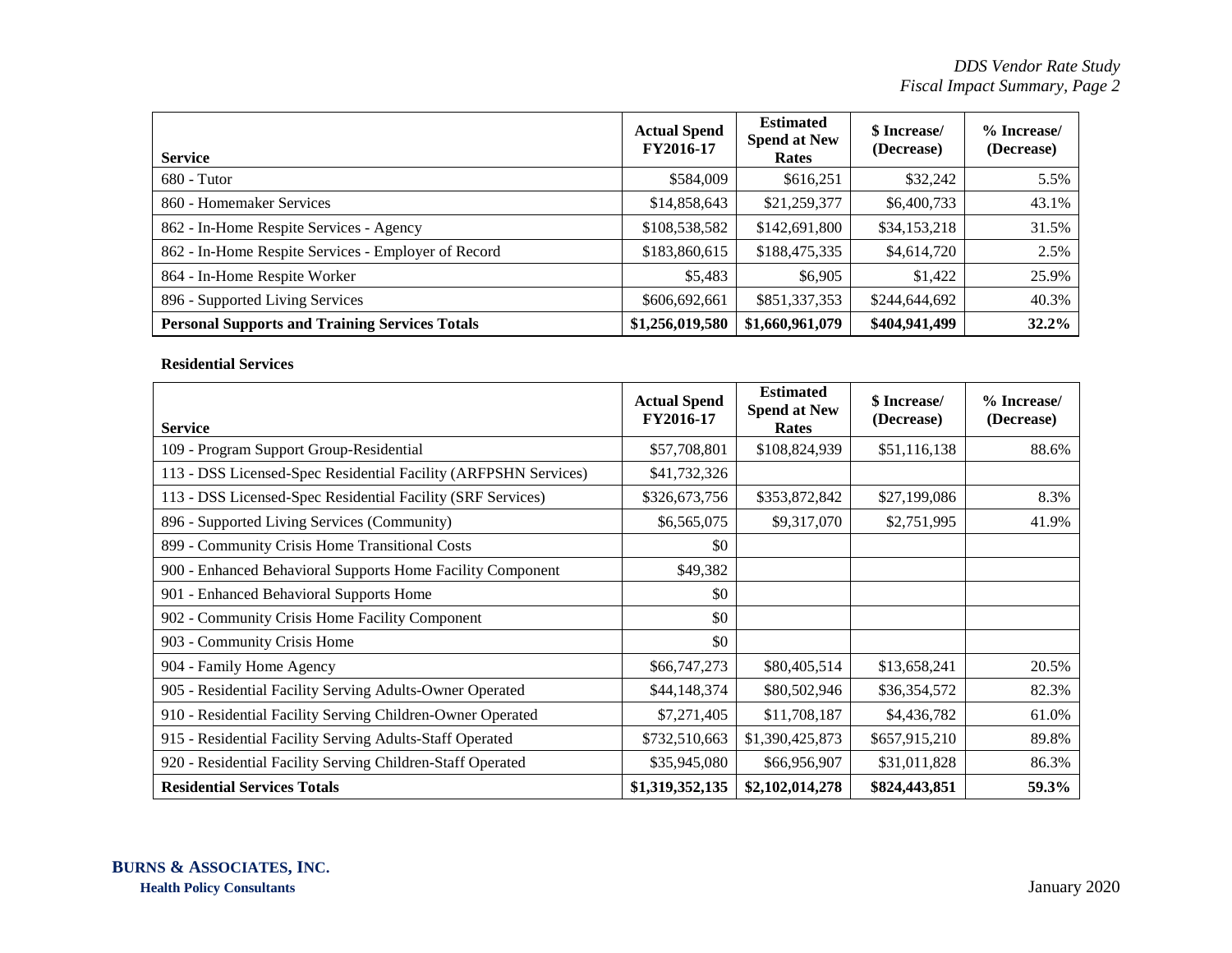## **Day and Employment Services**

| <b>Service</b>                                                    | <b>Actual Spend</b><br>FY2016-17 | <b>Estimated</b><br><b>Spend at New</b><br>Rates | \$ Increase/<br>(Decrease) | % Increase/<br>(Decrease) |
|-------------------------------------------------------------------|----------------------------------|--------------------------------------------------|----------------------------|---------------------------|
| 028 - Socialization Training Program                              | \$31,717,594                     |                                                  |                            |                           |
| 055 - Community Integration Training Program (Day)                | \$209,004,338                    | \$199,981,887                                    | $(\$9,022,451)$            | $(4.3\%)$                 |
| 063 - Community Activities Support Services (Day)                 | \$40,411,628                     | \$36,635,047                                     | $(\$3,776,581)$            | $(9.3\%)$                 |
| 091 - In-Home/Mobile Day Program                                  | \$8,064,294                      | \$14,688,617                                     | \$6,624,323                | 82.1%                     |
| 094 - Creative Arts Program                                       | \$9,245,202                      |                                                  |                            |                           |
| 110 - Program Support Group-Day Service                           | \$36,427,303                     | \$66,777,519                                     | \$30,350,216               | 83.3%                     |
| 475 - Participant-Directed Community-Based Training Svcs./ Adults | \$51,888                         | \$72,791                                         | \$20,903                   | 40.3%                     |
| 505 - Activity Center                                             | \$57,261,002                     | \$48,705,945                                     | $(\$8,555,057)$            | $(14.9\%)$                |
| 510 - Adult Development Center                                    | \$400,362,499                    | \$470,307,590                                    | \$69,945,091               | 17.5%                     |
| 515 - Behavior Management Program Behavior Management             | \$247,121,261                    | \$378,204,842                                    | \$131,083,581              | 53.0%                     |
| 525 - Social Recreation Program                                   | \$8,611,397                      | \$5,165,179                                      | $(\$3,446,218)$            | $(40.0\%)$                |
| 875 - Transportation Company                                      | \$156,917,683                    | \$186,799,684                                    | \$29,882,001               | 19.0%                     |
| 880 - Transportation-Additional Component                         | \$105,183,017                    | \$198,564,222                                    | \$93,381,205               | 88.8%                     |
| 882 - Transportation-Assistant                                    | \$13,889,461                     | \$29,142,912                                     | \$15,253,451               | 109.8%                    |
| 883 - Transportation-Broker                                       | \$3,876,837                      |                                                  |                            |                           |
| 055 - Community Integration Training Program (Employment)         | \$28,165,610                     | \$40,533,006                                     | \$12,367,396               | 43.9%                     |
| 063 - Community Activities Support Services (Employment)          | \$3,910,900                      | \$5,593,069                                      | \$1,682,169                | 43.0%                     |
| 950 - Supported Employment-Group                                  | \$92,883,053                     | \$134,699,854                                    | \$41,816,800               | 45.0%                     |
| 952 - Supported Employment-Individual                             | \$24,479,908                     | \$33,312,015                                     | \$8,832,107                | 36.1%                     |
| 954 - Rehab Work Activity Program                                 | \$48,816,190                     | \$40,326,922                                     | $(\$8,489,267)$            | $(17.4\%)$                |
| <b>Day and Employment Services Totals</b>                         | \$1,526,401,065                  | \$1,889,511,101                                  | \$407,949,669              | 23.8%                     |